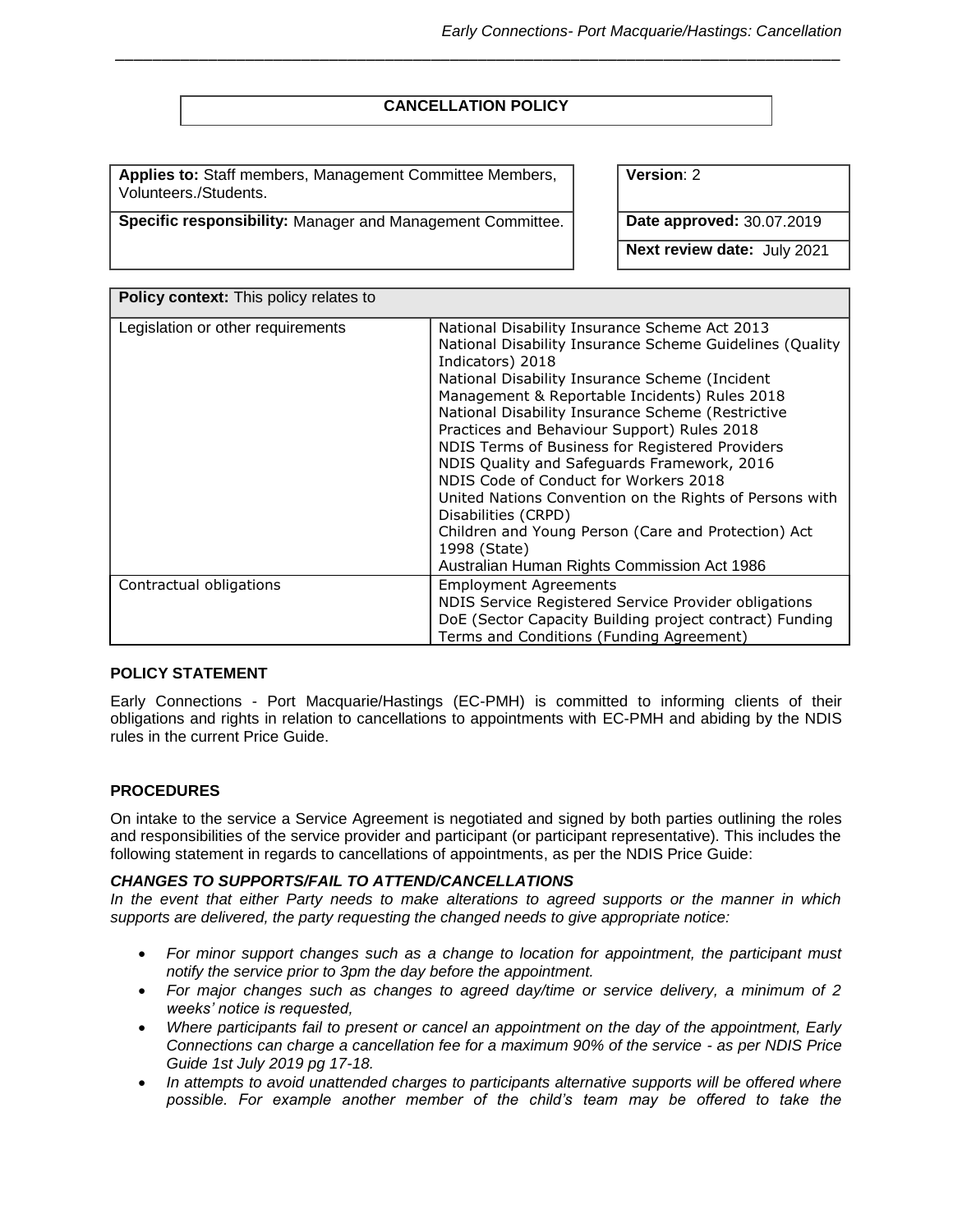*appointment, or an offer of production of resources/reports etc may be made in place of the appointment. In this event no cancellation fee will be charged.* 

*Should changes to supports become frequent, either or both parties may request a review of the Service Agreement, with any changes being in writing, signed and dated by both parties. Consistent and unreasonable frequency to cancellations or changes to supports may result in the suspension of supports – see below.* 

*\_\_\_\_\_\_\_\_\_\_\_\_\_\_\_\_\_\_\_\_\_\_\_\_\_\_\_\_\_\_\_\_\_\_\_\_\_\_\_\_\_\_\_\_\_\_\_\_\_\_\_\_\_\_\_\_\_\_\_\_\_\_\_\_\_\_\_\_\_\_\_\_\_\_\_\_\_\_* 

*Confirmation of appointments is recommended or notifying us of inability to attend can be done by:* 

- *a) Responding Yes or No to SMS reminders (scheduled and sent approx 8am the day before appointment). Note – a 'No' response must be provided prior to 3pm the day before appointment to avoid a cancellation charge. If a 'No' response is received please expect a call from our administration staff to offer alternative service or reschedule appointment.*
- *b) The Early Connections-Port Macquarie/Hastings administration staff between the hours of 8.30am and 5.00pm. Email: admin@earlyconnections-pmh.org.au Ph: (02) 6583 8238*

*Should the Early Connections – Port Macquarie/Hastings staff member be unable to attend the session due to unforeseen circumstances and all alternative options have been exhausted they will notify the participant, a minimum of 1 hour notice prior to appointment will be given via text or phone call. No claim against the Participant's Plan will be made under such circumstances and all reasonable attempts to reschedule any cancelled appointments will be made by administration staff.* 

It is the responsibility of the client representative (parent/carer) to EC-PMH staff if the child is unable to attend an appointment. This is applicable for ALL appointment types:

- Home visits
- Child Care/School visits
- Early Connections centre sessions
- Community visits
- Scheduled meetings

A record of all cancellations will be made by staff in the child's CRM file (Echidna).

EC-PMH management will use their discretion in determining whether fail to attend appointments will or will not be charged for. For example in extenuating circumstances or where no previous failure to attends have occurred for the client, it may be determined that this fee should be waived.

Invoices/Statements will state the fee charged (at the usual appointment rate) with a "fail to attend" statement.

Where the client fails to attend, in excess of the two allowable hours, the service agreement may be discussed and continuation of service may be renegotiated (or ceased) with the client representative/parent/carer. See "Suspension of Supports" statement in Service Agreement.

All disputes in relation to charges for "Fail to Attend" appointments are to be directed to either the Administration Officer or Manager and will be promptly responded to. The "Managing Complaints" process will be adhered to where applicable.

### **DOCUMENTATION**

| Documents related to this policy           |                                                            |  |  |  |  |
|--------------------------------------------|------------------------------------------------------------|--|--|--|--|
| <b>Related policies</b>                    | Conflict of Interest Policy<br>٠                           |  |  |  |  |
|                                            | <b>Managing Complaints Policy</b><br>۰                     |  |  |  |  |
| other<br>record<br>Forms.<br>keeping<br>or | Service Agreement signed by both parties<br>۰.             |  |  |  |  |
| organisational documents                   | Signed quote outlining agreed services and cost.<br>$\sim$ |  |  |  |  |
|                                            |                                                            |  |  |  |  |